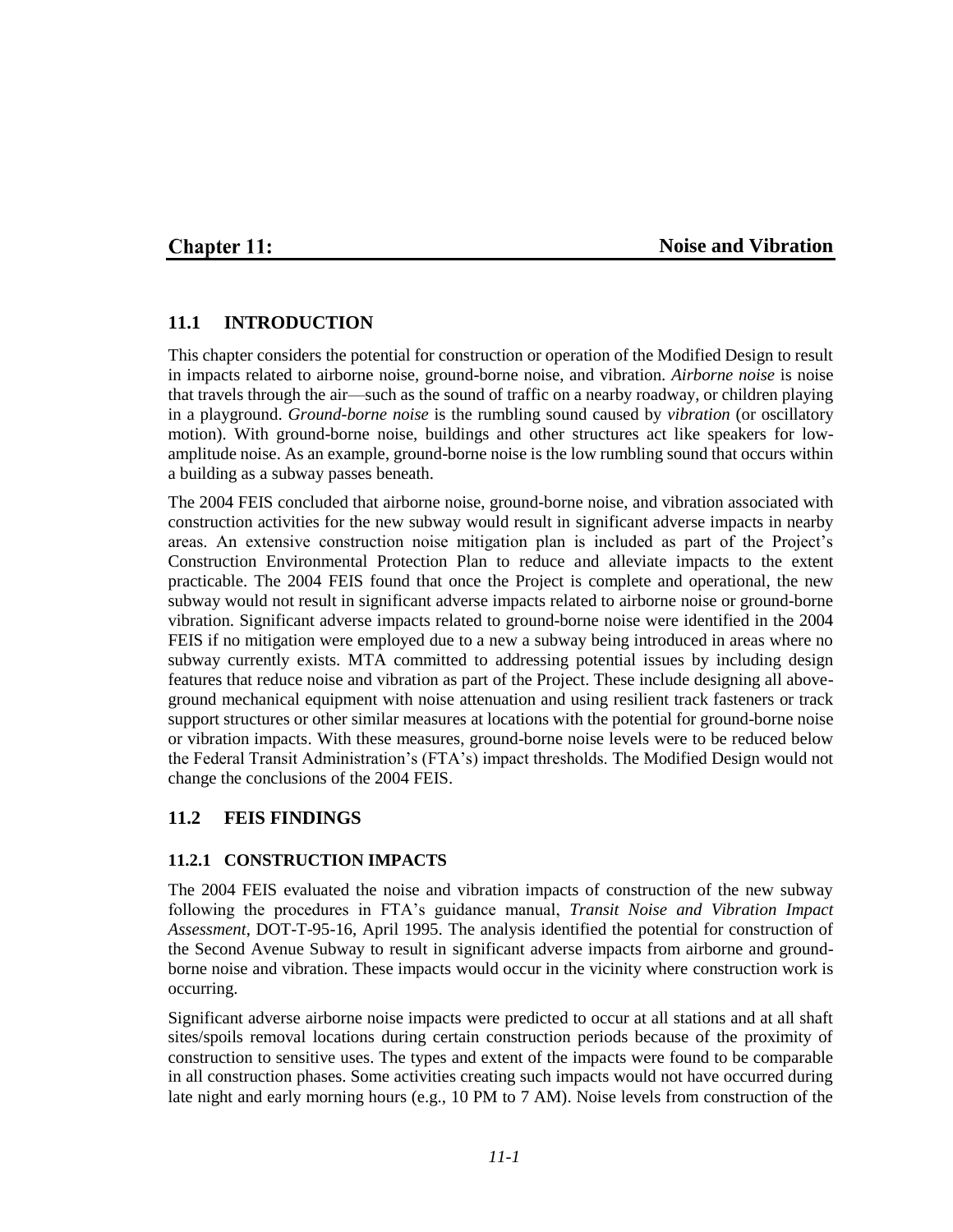l

project up to 101 dBA were predicted during daytime hours and levels up to 92 dBA were predicted during nighttime hours.<sup>1</sup> These airborne noise impacts were identified for locations up to approximately 750 feet from where construction operations would be taking place. Airborne noise travels both vertically and horizontally; whenever a line-of-sight is available between the noise source and a receptor location within approximately 750 feet, the impacts could occur.

The values described above did not include noise from pile-driving operations, because these operations would have typically taken place only for a relatively short time period (about three months) at any location. Noise produced by pile driving varies depending on the soil conditions and the specific construction equipment and techniques utilized. For example, typical noise levels for an impact pile driver are 109 dBA at 20 feet and 101 dBA at 50 feet. Vibratory or sonic pile drivers are about 5 dBA quieter. To mitigate noise impacts, MTA committed to avoiding use of impact pile driving methods where possible, using bored or augured piles instead. In all cases, however, pile-driving operations would have produced intrusive and annoying noise levels that would exceed the FTA's construction impact criteria. Pile-driving operations typically do not occur at night, although it is possible that certain activities needed to support pile-driving (such as drilling) could have occurred during nighttime hours under certain circumstances.

The 2004 FEIS stated that MTA was committed to implementing an extensive mitigation program to reduce and alleviate construction noise impacts. This program was therefore included in the Project's CEPP.

Table 12-9 in the 2004 FEIS provided a list of proposed mitigation measures on a site-by-site basis. Contractors will be required to implement measures to achieve the levels specified in the performance standards identified in Table 12-6 of the 2004 FEIS. This information is presented below in **Table 11-1**.

Mitigation measures for the construction airborne noise identified in the 2004 FEIS included: enclosing areas where spoils from tunnel operations would be loaded into trucks, or at station locations where spoils removal would take place for long durations during the daytime or at night; placing some equipment or operations below grade in shielded locations; changing construction sequencing to reduce noise impacts by combining noisy operations to occur in the same time period or by spreading them out; avoiding nighttime activities; prohibiting blasting after 8 PM or on holidays; and using alternative construction methods, such as avoiding impact pile installation in sensitive areas, using special low noise emission level equipment, and selecting and specifying quieter demolition methods. Despite these measures, it was disclosed in the 2004 FEIS that it would not be possible to fully mitigate all airborne noise impacts because of the proximity of residences and other sensitive uses to construction.

According to the 2004 FEIS, construction would result in varying degrees of ground vibration, depending on the stage of construction, equipment and construction methods employed, and distance from the construction to buildings and vibration-sensitive structures. Due to the proximity of sensitive receptors, vibration levels during a large portion of the period of the construction were predicted to be perceptible. Airblast from blasting was also predicted to be perceptible.

<sup>&</sup>lt;sup>1</sup> Sound pressure levels are measured in units called "decibels" (dB). This measurement is weighted to account for those frequencies most audible to the human ear. This is known as the A-weighted sound level, or dBA.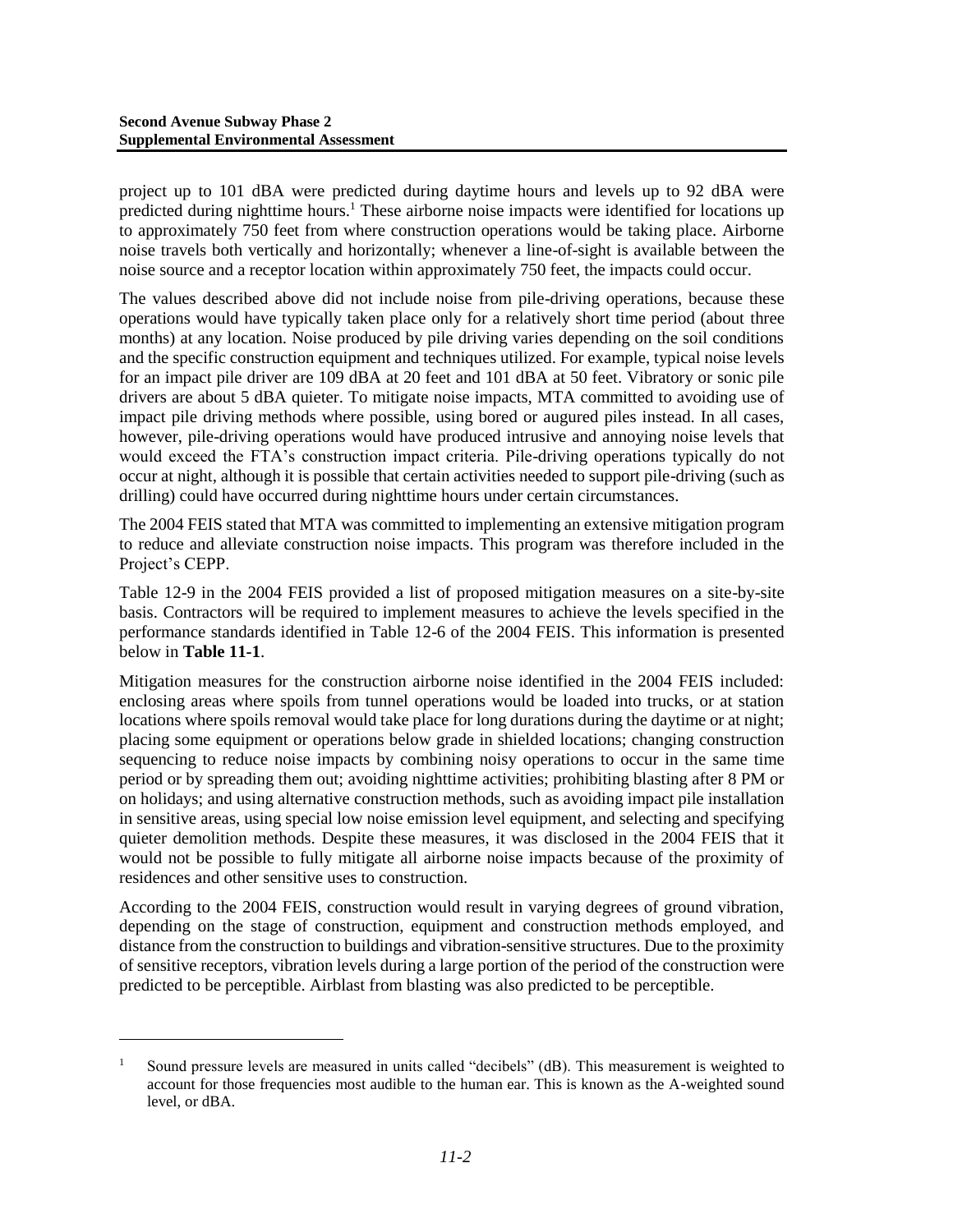| <b>Table 11-1</b>                                               |  |
|-----------------------------------------------------------------|--|
| <b>Cumulative Construction Noise Lot-Line Limits at 50 Feet</b> |  |
| Based on 2004 FEIS <sup>1</sup>                                 |  |

| <b>Noise Monitoring</b><br><b>Location Land Use</b>                                                                                                                                                                                                                                                                                                                                                                                                                                                                                                                                                                                                                                                                                                                                                                                                                                                                                                                                  | <b>Average Noise Not to</b><br>Exceed $(L_{eq})^2$ | <b>Maximum Noise Level</b><br>Criteria $(L_{\text{max}})^3$ |  |  |
|--------------------------------------------------------------------------------------------------------------------------------------------------------------------------------------------------------------------------------------------------------------------------------------------------------------------------------------------------------------------------------------------------------------------------------------------------------------------------------------------------------------------------------------------------------------------------------------------------------------------------------------------------------------------------------------------------------------------------------------------------------------------------------------------------------------------------------------------------------------------------------------------------------------------------------------------------------------------------------------|----------------------------------------------------|-------------------------------------------------------------|--|--|
| DAYTIME (7 AM TO 6 PM)                                                                                                                                                                                                                                                                                                                                                                                                                                                                                                                                                                                                                                                                                                                                                                                                                                                                                                                                                               |                                                    |                                                             |  |  |
|                                                                                                                                                                                                                                                                                                                                                                                                                                                                                                                                                                                                                                                                                                                                                                                                                                                                                                                                                                                      |                                                    | 854                                                         |  |  |
| Noise Sensitive Locations                                                                                                                                                                                                                                                                                                                                                                                                                                                                                                                                                                                                                                                                                                                                                                                                                                                                                                                                                            | 75 or Background + 5 $4$                           | (or 90 for impact equipment)                                |  |  |
| Commercial Areas                                                                                                                                                                                                                                                                                                                                                                                                                                                                                                                                                                                                                                                                                                                                                                                                                                                                                                                                                                     | 80 or Background + $54$                            | None <sup>5</sup>                                           |  |  |
| <b>Industrial Areas</b>                                                                                                                                                                                                                                                                                                                                                                                                                                                                                                                                                                                                                                                                                                                                                                                                                                                                                                                                                              | 85 or Background + 5 $4$                           | None <sup>5</sup>                                           |  |  |
| <b>EVENING (6 PM TO 10 PM)</b>                                                                                                                                                                                                                                                                                                                                                                                                                                                                                                                                                                                                                                                                                                                                                                                                                                                                                                                                                       |                                                    |                                                             |  |  |
| Noise-Sensitive Locations                                                                                                                                                                                                                                                                                                                                                                                                                                                                                                                                                                                                                                                                                                                                                                                                                                                                                                                                                            | Background + 5                                     | 85                                                          |  |  |
| <b>Commercial Areas</b>                                                                                                                                                                                                                                                                                                                                                                                                                                                                                                                                                                                                                                                                                                                                                                                                                                                                                                                                                              | Background + $54$                                  | None <sup>5</sup>                                           |  |  |
| <b>Industrial Areas</b>                                                                                                                                                                                                                                                                                                                                                                                                                                                                                                                                                                                                                                                                                                                                                                                                                                                                                                                                                              | None <sup>5</sup>                                  | None <sup>5</sup>                                           |  |  |
| NIGHT-TIME (10 PM TO 7 AM)                                                                                                                                                                                                                                                                                                                                                                                                                                                                                                                                                                                                                                                                                                                                                                                                                                                                                                                                                           |                                                    |                                                             |  |  |
| Noise-Sensitive Locations                                                                                                                                                                                                                                                                                                                                                                                                                                                                                                                                                                                                                                                                                                                                                                                                                                                                                                                                                            | Background + 5                                     | 80                                                          |  |  |
| <b>Commercial Areas</b>                                                                                                                                                                                                                                                                                                                                                                                                                                                                                                                                                                                                                                                                                                                                                                                                                                                                                                                                                              | None <sup>5</sup>                                  | None <sup>5</sup>                                           |  |  |
| <b>Industrial Areas</b>                                                                                                                                                                                                                                                                                                                                                                                                                                                                                                                                                                                                                                                                                                                                                                                                                                                                                                                                                              | None <sup>5</sup>                                  | None <sup>5</sup>                                           |  |  |
| Notes:<br>$1$ All measurements will be taken at the affected lot line. In situations where the work site is<br>within 50 feet of a lot-line, the measurement will be taken at the lot line, and projected to a<br>distance of 50 feet.<br>$2 L_{eq}$ noise readings are averaged over 20-minute intervals and compared against the higher of<br>the two criteria. $L_{eq}$ Level (dB(A), slow) re 2x10-5 Pa<br>$L_{\text{max}}$ noise readings occur instantaneously. $L_{\text{max}}$ Level (dB(A), slow) re 2x10-5 Pa<br><sup>4</sup> Noise from impact equipment is exempt from the $L_{eq}$ requirement, but is subject to a lot-line<br>Lmax limit of 95 dBA.<br><sup>5</sup> In no case will the public be exposed to construction noise levels exceeding 90 dB(A) on<br>"slow" response or to impulsive noise levels exceeding 125 dB(A) maximum transient level<br>fast response as measured on a general purpose sound level meter.<br><b>Source: 2004 FEIS Table 12-9.</b> |                                                    |                                                             |  |  |

The construction vibration analysis included in the 2004 FEIS determined that with the exception of pile installation machines and clam shovel drops (needed for the slurry walls), at distances greater than 20 feet, all of the vibration values for the types of equipment likely to be used during subway construction would be below the New York City Department of Buildings (NYCDOB) vibration damage threshold criterion for fragile buildings and the FTA vibration damage threshold for extremely fragile historic buildings. Similarly, at distances greater than 20 feet, vibration levels for the Tunnel Boring Machine (TBM) would be below both thresholds. Ground-borne noise from the TBM would be perceptible, but would only occur for a limited time at any particular location, since the equipment is continuously moving. Sensitive buildings, including all historic structures, typically receive careful consideration to determine appropriate vibration thresholds. In addition, special measures are typically taken at all phases of construction to avoid damaging fragile and extremely fragile (including historic) structures.

At the time of the 2004 FEIS, MTA had committed to mitigation measures for construction ground-borne noise and vibration including development of a Project-wide vibration monitoring program to minimize vibration levels and respond to community complaints and concerns as they arise. Multi-delay blasting techniques, careful installation of tracks for spoils removal trains, and other site-specific vibration control measures were to be employed as necessary.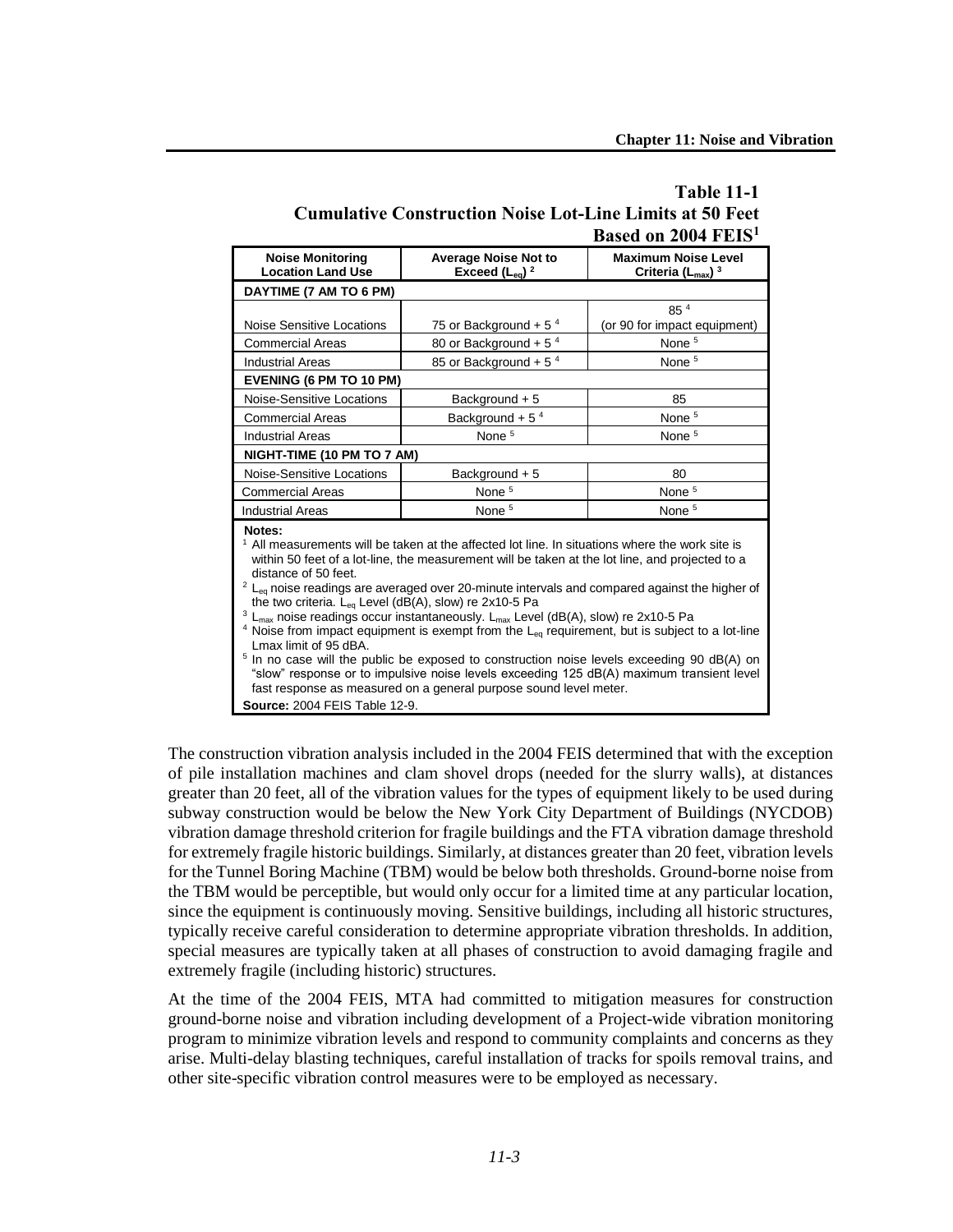## **11.2.2 PERMANENT IMPACTS**

The noise analysis included in the 2004 FEIS found no potential for operation of the Second Avenue Subway to result in significant adverse airborne noise impacts at any nearby receptors along the alignment or at potential storage yards. Once operational, the Second Avenue Subway's trains themselves do not have the potential to create airborne noise impacts outside of the tunnel and stations because they are generally below ground and do not have an unobstructed pathway for airborne sound to travel to receptors. The various ancillary facilities such as fans, cooling towers, chillers, and pumps required to operate the Second Avenue Subway Project are located at every station and in certain other areas along the entire alignment, but these facilities include induct splitter attenuators (which can achieve between 20 to 30 dBA reductions in noise), sound absorptive plenums (large rooms enclosed by acoustic materials which can achieve between 10 and 15 dBA reductions), and/or acoustic louvers for fans. The 2004 FEIS indicated that noise from the ancillary facilities' cooling towers located on buildings' roofs would be controlled by building noise barriers around one or both sides of the towers. MTA committed to designing all aboveground mechanical equipment (as well as any below-ground equipment requiring above-ground vents or similar structures) so that the noise level produced when the equipment is in use would not exceed 60 dBA as measured from the façade of the nearest residential property.

The vibration and ground-borne noise analysis included in the 2004 FEIS found no potential for operation of the Second Avenue Subway to result in significant adverse vibration impacts at any nearby receptors along the alignment or at potential storage yards, but concluded that operation of the Second Avenue Subway would have the potential to result in significant adverse ground-borne impacts in the absence of mitigation measures. MTA committed to mitigating ground-borne noise impacts from train operations using resilient track fasteners or track support structures or other similar measures at all locations where operational ground-borne noise impacts were predicted. With these measures, ground-borne noise levels were predicted to be reduced at all locations to below FTA's impact thresholds.

## **11.3 UPDATE OF BACKGROUND CONDITIONS**

Subsequent to the 2004 FEIS, new development has occurred in East Harlem, but the overall urban character and traffic patterns of the area have not changed ambient noise levels drastically. In May 2006, the Federal Transit Administration (FTA) issued updated noise and vibration guidance, *Transit Noise and Vibration Impact Assessment* (FTA-VA-90-1003-06).

## **11.4 PHASE 2 MODIFIED DESIGN—CHANGES IN IMPACTS**

## **11.4.1 CONSTRUCTION IMPACTS**

As part of the Modified Design, there have been changes to the configuration of the stations and ancillary facilities for Phase 2. None of these configuration changes would substantially alter the location of the construction work or material staging areas compared to the 2004 FEIS. Consequently, these changes would not result in any change to the area of predicted adverse noise or vibration impacts identified in the 2004 FEIS.

As described in Chapter 2, "Description of Phase 2 Modified Design," Section 2.3.4, the Modified Design includes changes to construction means and methods. The Modified Design would substantially reduce the amount of surface activity along and near 125th Street, where tunnel and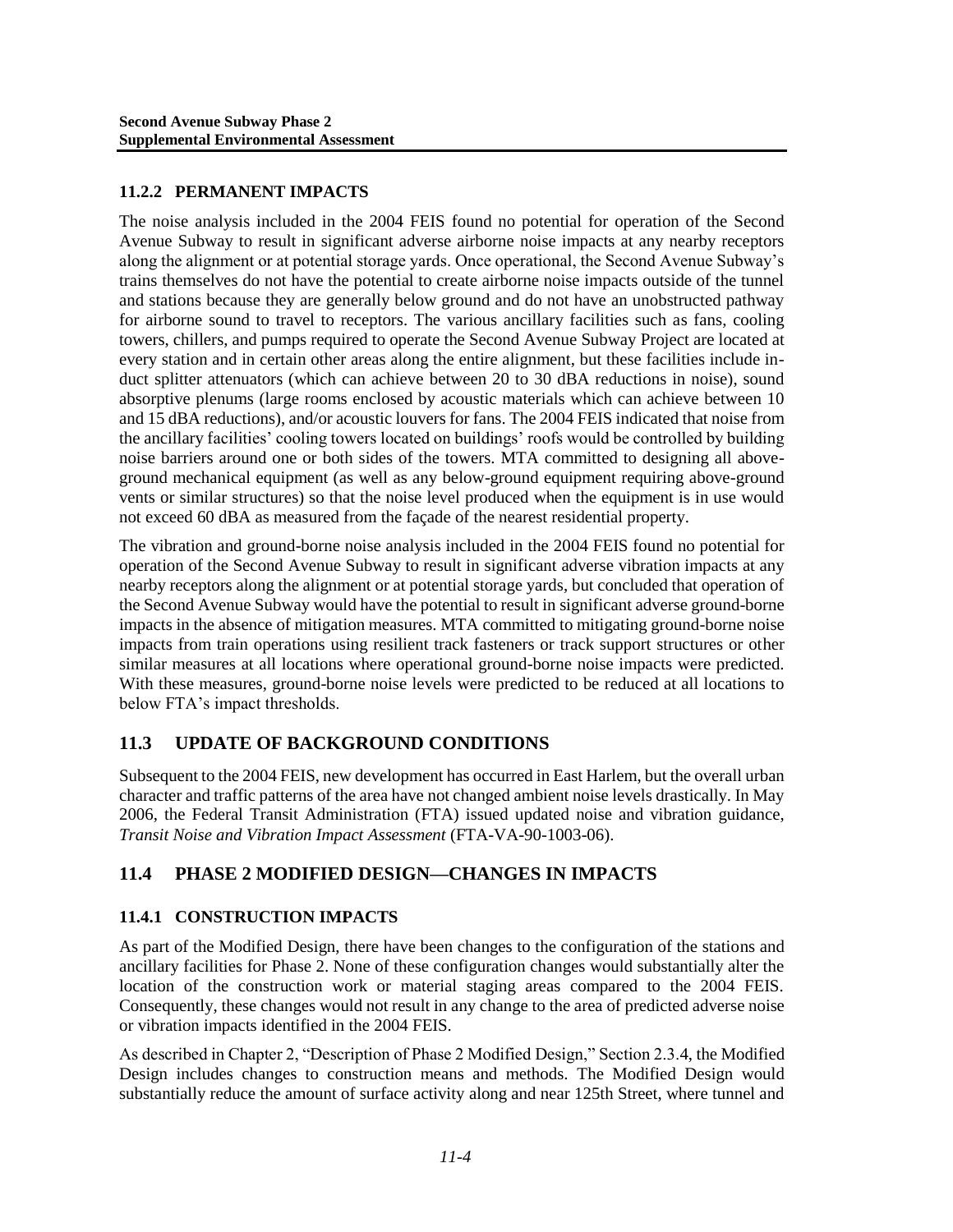station excavation would occur below ground rather than using cut-and-cover techniques. The refinement in construction means and methods along 125th Street for the Modified Design would reduce the intensity and duration of noise from construction, because it would reduce cut-andcover work in proximity to receptors. The Modified Design would also redirect some construction traffic along 124th Street rather than 125th Street, to limit disruption on this heavily traveled and commercial corridor. The land uses along 124th Street between Park Avenue and Second Avenue include several Category 2 noise-sensitive uses according to FTA noise impact criteria (i.e., residential, nursing home), as well as industrial, commercial, and playground uses that would not be considered noise-sensitive. The impacts identified in the 2004 FEIS for receptors along construction truck routes would occur along the newly determined construction truck routes with the same intensity and duration as identified in the 2004 FEIS. However, the same mitigation measures identified in the 2004 FEIS would also apply to the areas along any newly determined construction truck routes, and the expected noise and/or vibration impacts would be the same as those identified in the 2004 FEIS.

On Second Avenue, construction techniques would be similar to those described in the 2004 FEIS for the 2004 FEIS Design. The 2004 FEIS Design anticipated removal of TBMs used to excavate the curved tunnel between Second Avenue and 125th Street at a shaft excavated in Second Avenue near 122nd Street. With the Modified Design, this excavation would be farther south, near 120th Street, which would reduce the excavated area on Second Avenue. The 120th Street shaft would be used to launch the TBM headed northward and also for staging associated with tunneling and construction of the 116th Street Station. Similar to the 2004 FEIS Design, intensive construction activities would occur in this area of Second Avenue.

For the Modified Design, as for the 2004 FEIS Design and for Phase 1, the construction contract will be required to comply with the noise mitigation requirements outlined in the 2004 FEIS and Record of Decision. As stated in the 2004 FEIS, this may include enclosing areas where spoils from tunnel operations would be loaded into trucks, or at station locations where spoils removal would take place for long durations during the daytime or at night; placing some equipment or operations below grade in shielded locations; changing construction sequencing to reduce noise impacts by combining noisy operations to occur in the same time period or by spreading them out; avoiding nighttime activities; prohibiting blasting after 8 PM or on holidays; and using alternative construction methods, such as avoiding impact pile installation in sensitive areas, using special low noise emission level equipment, and selecting and specifying quieter demolition methods.

#### **11.4.2 PERMANENT IMPACTS**

The changes in location of ancillary facilities may potentially result in noise at different receptors than those identified under the design analyzed in the 2004 FEIS; however, since the noise levels would be less than 60 dBA at all receptors, which is generally less than the existing condition noise levels at all receptors in the Project study area, these changes would be imperceptible to barely perceptible and would not constitute adverse impacts. Moreover, the Modified Design includes use of a dry cooler system, which would eliminate the need for rooftop cooling towers and therefore remove a source of noise. The other changes in the Modified Design would not affect any of the conclusions of the noise, vibration, or ground-borne noise analyses included in the 2004 FEIS.